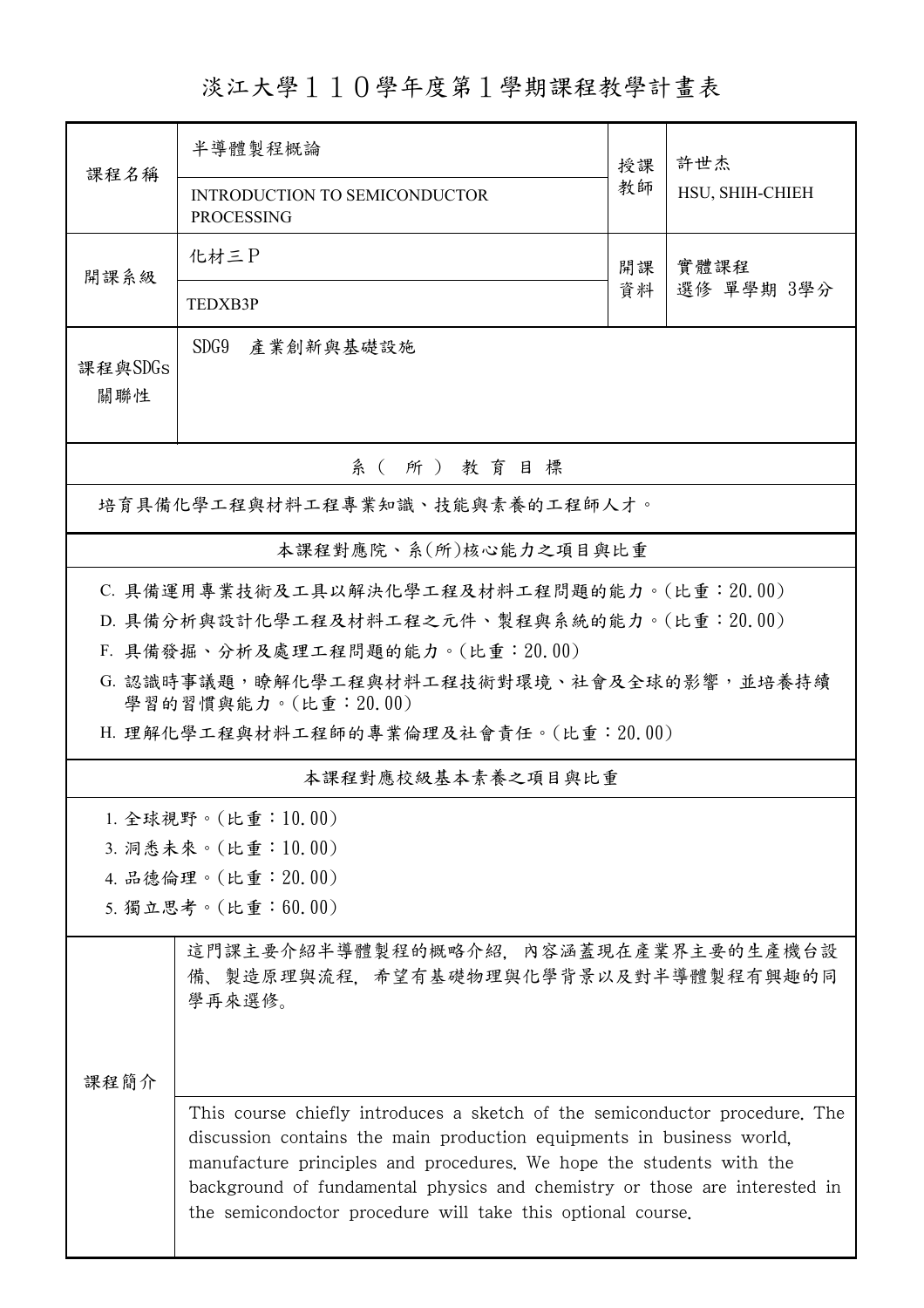## 本課程教學目標與認知、情意、技能目標之對應

將課程教學目標分別對應「認知(Cognitive)」、「情意(Affective)」與「技能(Psychomotor)」 的各目標類型。

一、認知(Cognitive):著重在該科目的事實、概念、程序、後設認知等各類知識之學習。

二、情意(Affective):著重在該科目的興趣、倫理、態度、信念、價值觀等之學習。

三、技能(Psychomotor):著重在該科目的肢體動作或技術操作之學習。

| 序<br>號         | 教學目標(中文)                     |                            |            | 教學目標(英文)                                                                                                            |                                  |  |  |  |  |
|----------------|------------------------------|----------------------------|------------|---------------------------------------------------------------------------------------------------------------------|----------------------------------|--|--|--|--|
|                | 1 1.瞭解基礎半導體製造技術<br>2.半導體製程介紹 |                            |            | To study the basic knowledge of the semiconductor<br>procedure.<br>To study a sketch of the semiconductor procedure |                                  |  |  |  |  |
|                |                              |                            |            | 教學目標之目標類型、核心能力、基本素養教學方法與評量方式                                                                                        |                                  |  |  |  |  |
| 序號             | 目標類型                         | 院、系(所)<br>核心能力             | 校級<br>基本素養 | 教學方法                                                                                                                | 評量方式                             |  |  |  |  |
| $\mathbf{1}$   | 認知                           | <b>CDFGH</b>               | 1345       | 講述、討論                                                                                                               | 測驗、討論(含課<br>堂、線上)、報告(含口<br>頭、書面) |  |  |  |  |
|                | 授課進度表                        |                            |            |                                                                                                                     |                                  |  |  |  |  |
| 週次             | 日期起訖                         | 內 容 (Subject/Topics)<br>備註 |            |                                                                                                                     |                                  |  |  |  |  |
| 1              | $110/09/22$ ~<br>110/09/28   | 課程介紹                       |            |                                                                                                                     |                                  |  |  |  |  |
| $\overline{2}$ | $110/09/29$ ~<br>110/10/05   | 半導體材料簡介                    |            |                                                                                                                     |                                  |  |  |  |  |
| 3              | $110/10/06$ ~<br>110/10/12   | 電子元件介紹                     |            |                                                                                                                     |                                  |  |  |  |  |
| $\overline{4}$ | $110/10/13$ ~<br>110/10/19   | 晶體成長 I                     |            |                                                                                                                     |                                  |  |  |  |  |
| 5              | $110/10/20$ ~<br>110/10/26   | 晶體成長 II                    |            |                                                                                                                     |                                  |  |  |  |  |
| 6              | $110/10/27$ ~<br>110/11/02   | 矽氧化 I                      |            |                                                                                                                     |                                  |  |  |  |  |
| 7              | $110/11/03$ ~<br>110/11/09   | 矽氧化 II                     |            |                                                                                                                     |                                  |  |  |  |  |
| 8              | $110/11/10$ ~<br>110/11/16   | 黃光微影 I                     |            |                                                                                                                     |                                  |  |  |  |  |
| 9              | $110/11/17$ ~<br>110/11/23   | 期中考試週                      |            |                                                                                                                     |                                  |  |  |  |  |
| 10             | $110/11/24$ ~<br>110/11/30   | 黃光微影 II                    |            |                                                                                                                     |                                  |  |  |  |  |
| 11             | $110/12/01$ ~<br>110/12/07   | 蝕刻製程 I                     |            |                                                                                                                     |                                  |  |  |  |  |
| 12             | $110/12/08$ ~<br>110/12/14   | 蝕刻製程 II                    |            |                                                                                                                     |                                  |  |  |  |  |
| 13             | $110/12/15$ ~<br>110/12/21   | 擴散製程                       |            |                                                                                                                     |                                  |  |  |  |  |